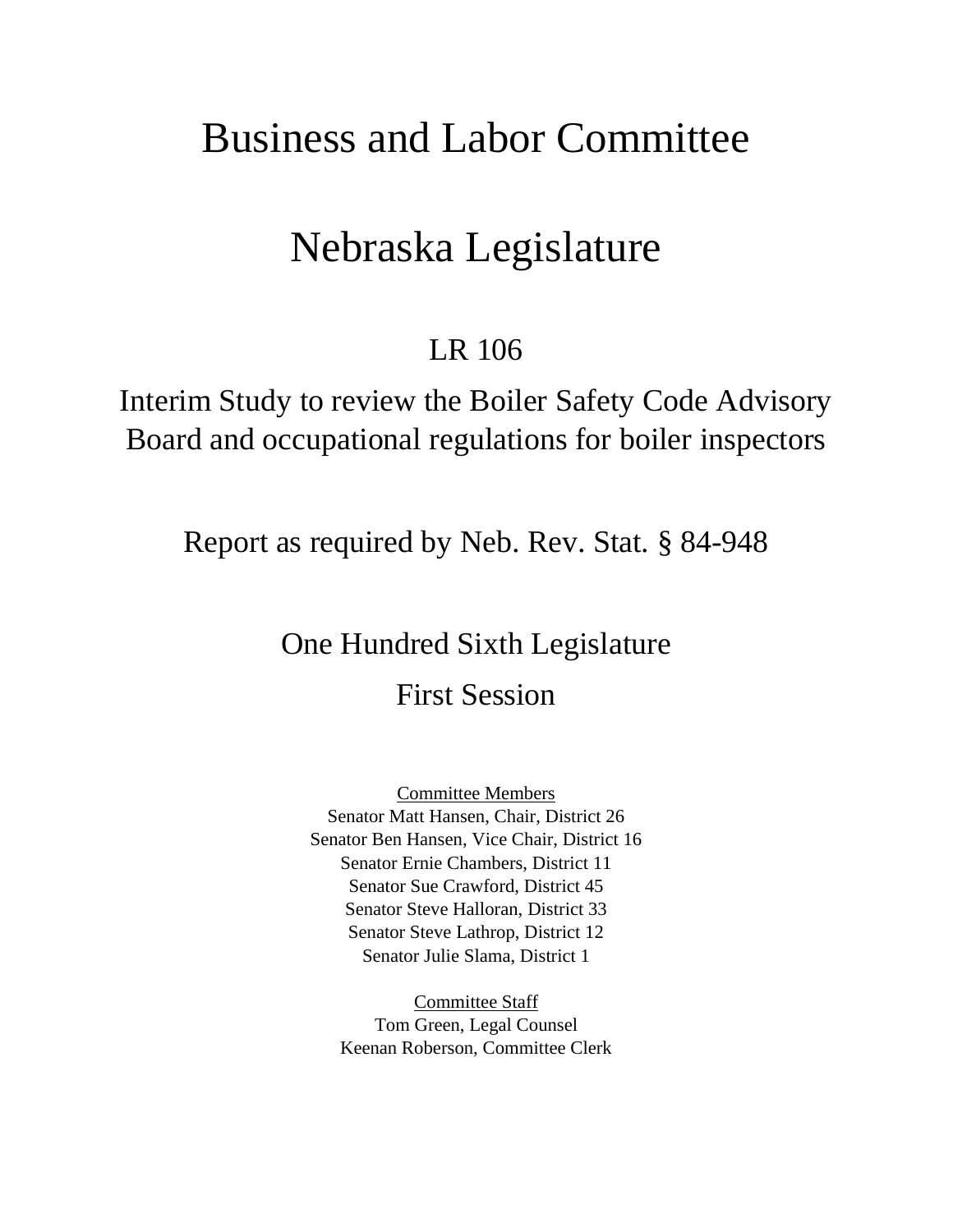## Table of Contents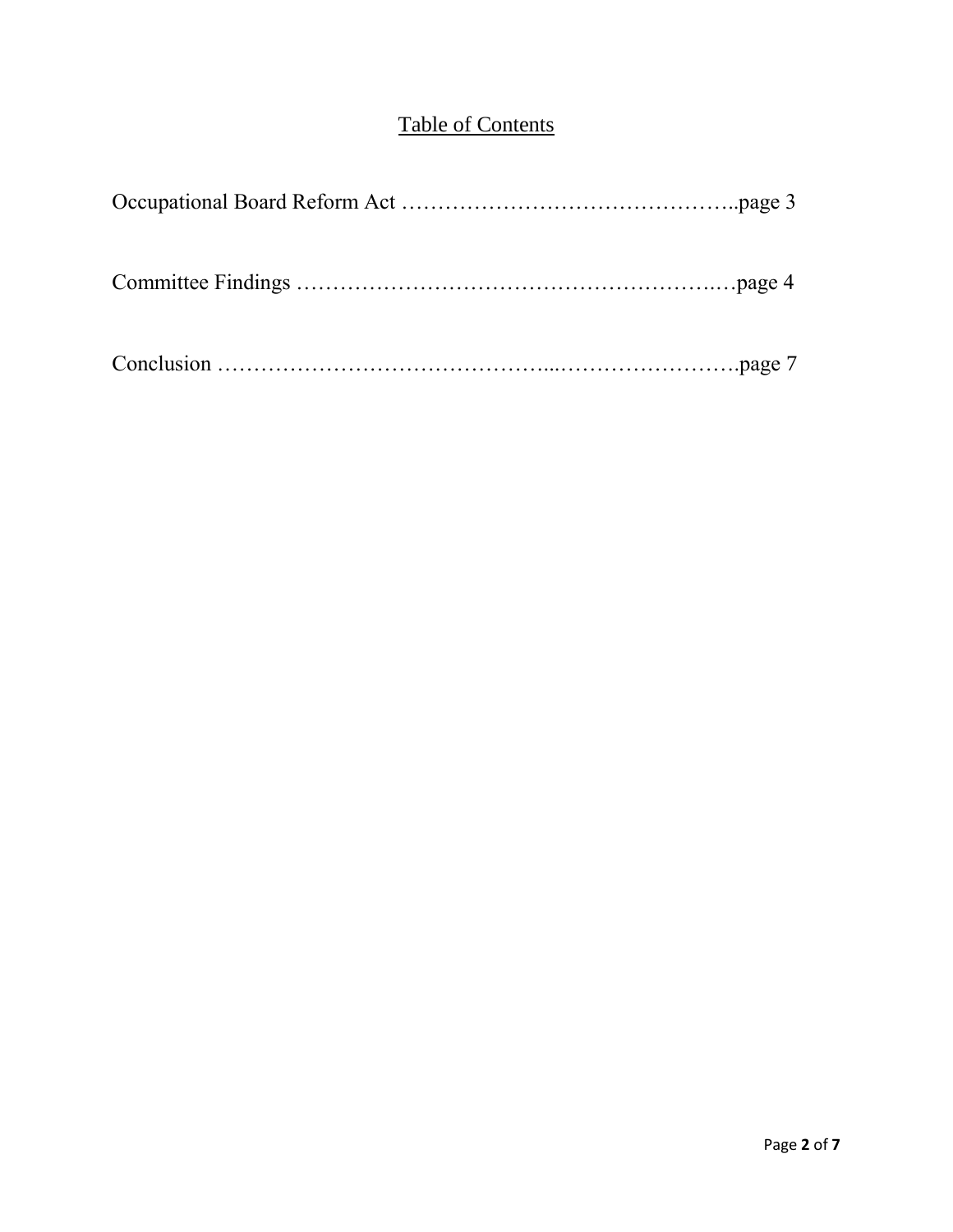## **Occupational Board Reform Act**

The Legislature passed the Occupational Board Reform Act in 2018 (Neb. Rev. Stat. §§ 84-901 to 84-920) with an operative date of July 1, 2019. The act requires that:

"Beginning in 2019, each standing committee of the Legislature shall annually review and analyze approximately twenty percent of the occupational regulations within the jurisdiction of the committee and prepare and submit an annual report electronically to the Clerk of the Legislature by December 15 of each year as provided in this section. Each committee shall complete this process for all occupational regulations within its jurisdiction within five years and every five years thereafter. Each report shall include the committee's recommendations regarding whether the occupational regulations should be terminated, continued, or modified." (Neb. Rev. Stat. § 84-948)

There were five such occupational regulations identified under the jurisdiction of the Business and Labor Committee.<sup>1</sup> Therefore, the committee selects one occupational licensing regulation to review each year in the five year period. For 2019, the committee selected to review Boiler/Pressure Vessel Inspectors and introduced LR 106 to conduct the study.

The Executive Board of the Legislature created an electronic survey to help each committee accomplish the task of reviewing each occupational licensing agency. Survey results for all the committees are published on the Legislature's website.

The Nebraska Fire Marshal is the agency who oversees the Boiler Safety Code Advisory Board. The response from the Fire Marshal can be found at: [https://nebraskalegislature.gov/reports/committeesurvey\\_view.php.](https://nebraskalegislature.gov/reports/committeesurvey_view.php)

l

<sup>&</sup>lt;sup>1</sup> (1) Employment Agent; (2) Boiler/Pressure Vessel Inspector; (3) Locksmith; (4) Professional Employer Organization; and (5) Contractor/Sub-Contractor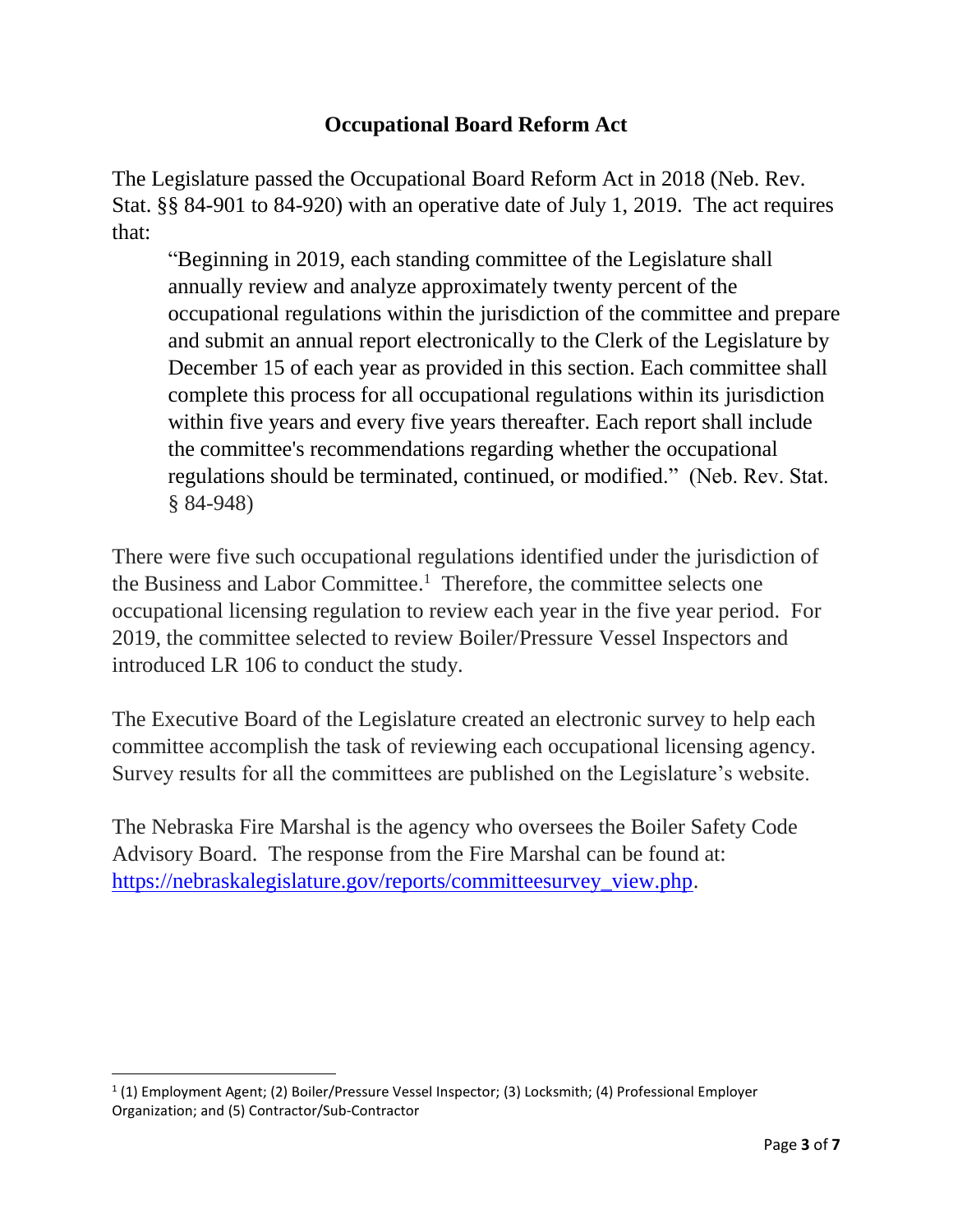### **Committee Findings**

### Neb. Rev. Stat. § 84-948 requires the report to include the following with answers in bold:

(3) A committee's report shall include, but not be limited to, the following:

(a) The title of the regulated occupation and the name of the occupational board responsible for enforcement of the occupational regulations;

#### **N/A no licensing authority for any occupations**

(b) The statutory citation or other authorization for the creation of the occupational regulations and occupational board;

#### **Boiler Safety Code Advisory Board; Neb. Rev. Stat. §§ 81-5,184 to 81-5,188**

(c) The number of members of the occupational board and how the members are appointed;

#### **Seven members; Appointed by the Governor**

(d) The qualifications for membership on the occupational board;

**The membership of the board shall consist of one member who represents owners and users of boilers and has experience with boilers, one member who represents sellers of boilers, one member who represents the crafts involved in the construction, repair, or operation of boilers, one member who represents the insurance industry, one member who is a licensed professional engineer with experience with boilers, one member who represents the interest of public safety, and one member who represents the public. The state boiler inspector shall be a nonvoting member of the board.**

(e) The number of times the occupational board is required to meet during the year and the number of times it actually met;

#### **The board is requires to meet once a year and it has met once a year.**

(f) Annual budget information for the occupational board for the five most recently completed fiscal years;

- **FY 2018-2019 Budget: \$521**
- **FY 2017-2018 Budget: \$398**
- **FY 2016-2017 Budget: \$417**
- **FY 2015-2016 Budget: \$446**
- **FY 2014-2015 Budget: \$390**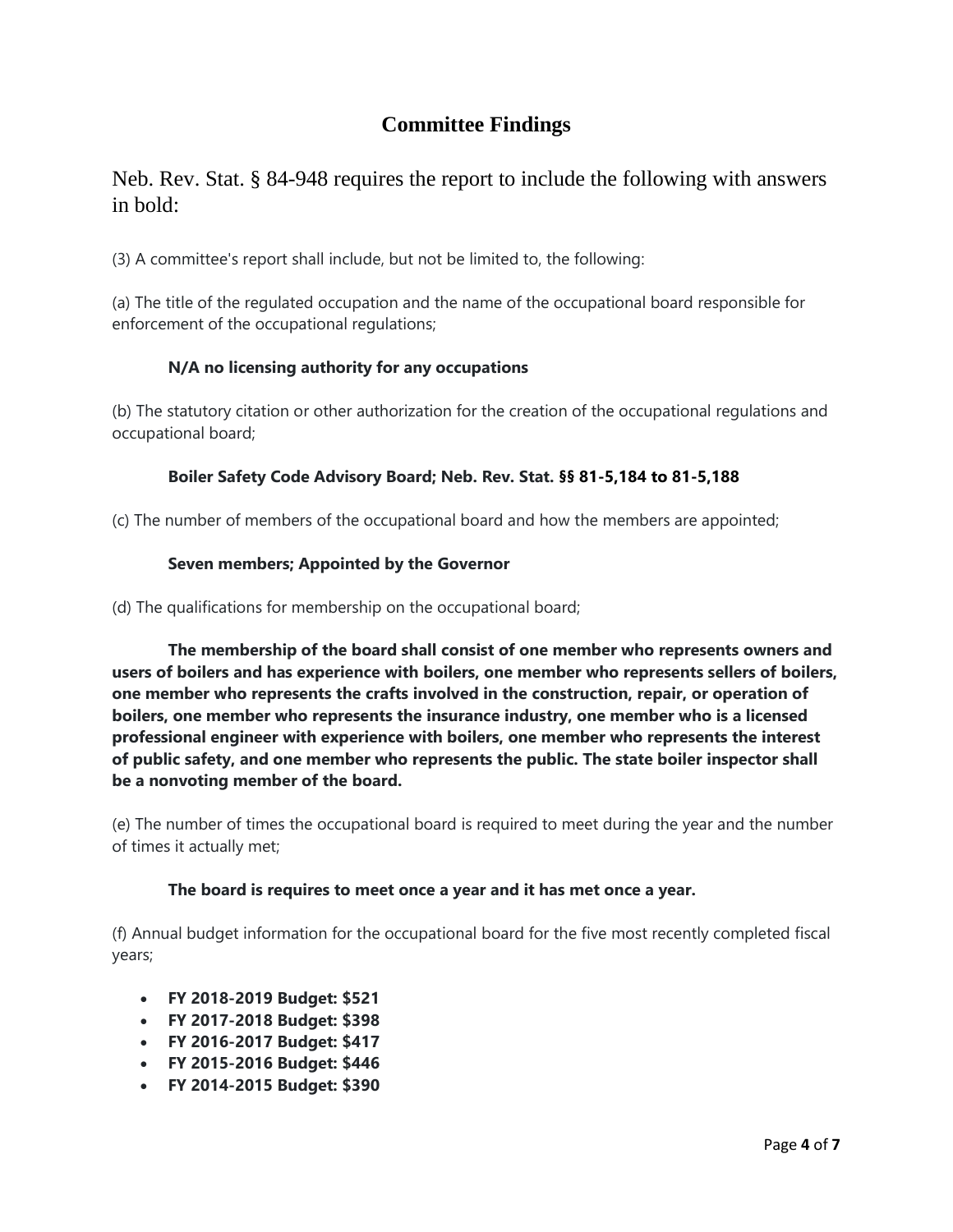(g) For the immediately preceding five calendar years, or for the period of time less than five years for which the information is practically available, the number of government certifications, occupational licenses, and registrations the occupational board has issued, revoked, denied, or assessed penalties against, listed anonymously and separately per type of credential, and the reasons for such revocations, denials, and other penalties;

#### **None**

(h) A review of the basic assumptions underlying the creation of the occupational regulations;

#### **No occupational regulations are in effect**

(i) A statement from the occupational board on the effectiveness of the occupational regulations; and

**This Board does not have any occupational licensing regulations. They did provide input on the regulations for methods of testing equipment and construction and installation of new boilers required to be inspected by the Boiler Inspection Act and for inspection and certificate fees for such boilers. The Boiler Inspection Program has helped to maintain the health and safety of Nebraska citizens.** 

(j) A comparison of whether and how other states regulate the occupation.

<http://www.nationalboard.org/PrintAllSynopsis.aspx?Jurisdiction=Select>

(4) Subject to subsection (5) of this section, each committee shall also analyze, and include in its report, whether the occupational regulations meet the policies stated in section [84-946](https://nebraskalegislature.gov/laws/statutes.php?statute=84-946) considering the following recommended courses of action for meeting such policies:

#### **The regulations appear to be consistent with Neb. Rev. Stat. § 84-946**

(a) If the need is to protect consumers against fraud, the likely recommendation will be to strengthen powers under the Uniform Deceptive Trade Practices Act or require disclosures that will reduce misleading attributes of the specific goods or services;

#### **N/A**

(b) If the need is to protect consumers against unclean facilities or to promote general health and safety, the likely recommendation will be to require periodic inspections of such facilities;

#### **Periodic inspections of boilers is what the current law requires**

(c) If the need is to protect consumers against potential damages from failure by providers to complete a contract fully or up to standards, the likely recommendation will be to require that providers be bonded;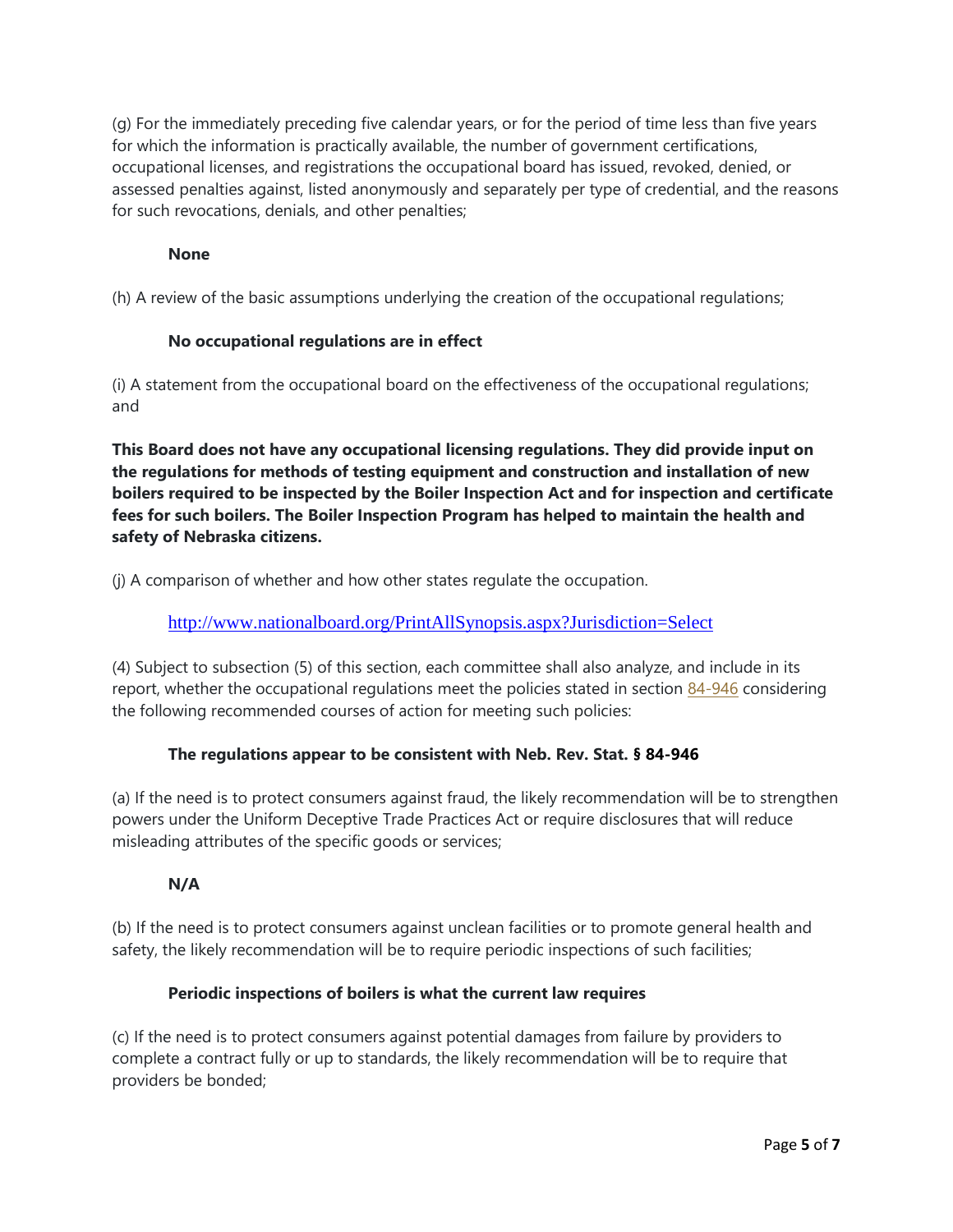#### **N/A**

(d) If the need is to protect a person who is not party to a contract between the provider and consumer, the likely recommendation will be to require that the provider have insurance;

#### **N/A**

(e) If the need is to protect consumers against potential damages by transient providers, the likely recommendation will be to require that providers register their businesses with the Secretary of State;

#### **N/A**

(f) If the need is to protect consumers against a shortfall or imbalance of knowledge about the goods or services relative to the providers' knowledge, the likely recommendation will be to enact government certification; and

#### **N/A**

(g) If the need is to address a systematic information shortfall such that a reasonable consumer is unable to distinguish between the quality of providers, there is an absence of institutions that provide adequate guidance to the consumer, and the consumer's inability to distinguish between providers and the lack of adequate guidance allows for undue risk of present, significant, and substantiated harms, the likely recommendation will be to enact an occupational license.

#### **N/A**

(5) If a lawful occupation is subject to the Nebraska Regulation of Health Professions Act, the analysis under subsection (4) of this section shall be made using the least restrictive method of regulation as set out in section [71-6222.](https://nebraskalegislature.gov/laws/statutes.php?statute=71-6222)

#### **N/A**

(6) In developing recommendations under this section, the committee shall review any report issued to the Legislature pursuant to the Nebraska Regulation of Health Professions Act, if applicable, and consider any findings or recommendations of such report related to the occupational regulations under review.

#### **N/A**

(7) If the committee finds that it is necessary to change occupational regulations, the committee shall recommend the least restrictive regulation consistent with the public interest and the policies in this section and section [84-946.](https://nebraskalegislature.gov/laws/statutes.php?statute=84-946)